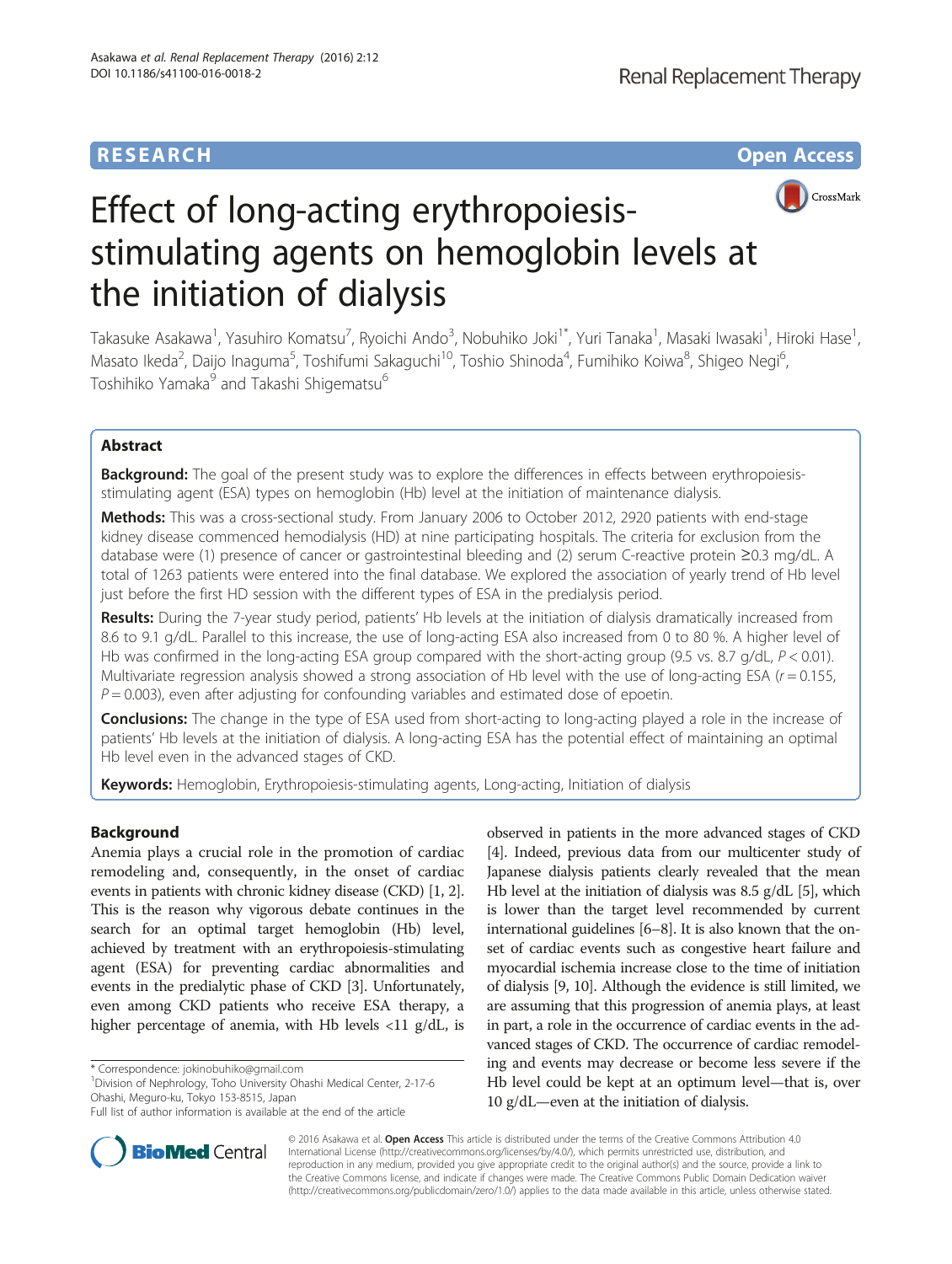Recently, the newer generation of ESAs has been changing to the long-acting type, such as darbepoetin and continuous erythropoietin receptor activators (CERA), rather than epoetin-α and -β. Referring to the dose conversion ratio from darbepoetin to epoetin [\[11](#page--1-0)], a higher prescribing dose of epoetin in the predialytic phase of CKD is theoretically more feasible than before. However, the evidence is still limited about the effect of long-acting ESAs on anemia in the advanced stages of CKD. The use of long-acting ESAs could increase the Hb level in the advanced stages of CKD. The goal of the present study was to explore the association of the yearly trend of mean Hb level with the change in the type of ESA used at the initiation of renal replacement therapy (RRT) during 2006–2012. Our hypothesis is that Hb level at the initiation of dialysis has increased after the introduction of the long-acting ESAs into the clinical practice compared with before their approval of clinical use.

## Methods

## Study design and patients

We conducted a retrospective study for cross-sectional comparative analysis of patients with ESKD among different eras by using the database of the Japanese Study Group for Assessing Initiation of Renal Replacement Therapy (J-START), which includes the nephrology units of nine teaching hospitals in Japan. The objective of J-START is to create a shared database on end-stage kidney disease (ESKD) patients at the time of starting RRT for the conduct of clinical research. From January 2006 to October 2012, there were 2920 ESKD patients who commenced chronic hemodialysis (HD) at the nine hospitals. Clinical information on those patients was added to the J-START database. In order to explore the precise effect of ESAs on anemia, the ESKD patients with major etiological factors for low responsiveness to ESA [\[8](#page--1-0)] were excluded. The following exclusion criteria were employed: (1) gastrointestinal bleeding or other bleeding disease  $(n = 40)$ , (2) cancer  $(n = 159)$ , and (3) inflammation, with serum C-reactive protein (CRP) level >0.3 mg/ dL  $(n = 1458)$ , such as in infectious disease or autoimmune disease. As a result, 1263 ESKD patients were available for inclusion in the database of this study. We explored the association of the yearly trend of the Hb levels just before patients' first HD session with the change of ESA type in the predialysis period. The clinical factors associated with Hb level were also explored.

The ethics committee for clinical research of Toho University Ohashi Medical Center approved the study protocol [permission No. 13-52, 13-61]. This study adhered to the Declaration of Helsinki. Informed consents to participate in this study and for the publication were obtained from all participants.

## Data collection

Using the study protocol, clinical information was recorded for all patients at each nephrology unit immediately prior to their first HD session. Information was also collected on the use of oral medications and ESA per month during the predialysis period. Blood pressure (BP) was recorded in the supine position, and a blood sample was collected just before the first HD session. The comorbid conditions at the initiation of dialysis were reviewed from the medical records. The Hb was corrected by dose of ESA/1000 units. The estimated glomerular filtration rate (eGFR) was calculated by using the new Japanese equation [[12\]](#page--1-0): eGFR (mL/min/ 1.73 m<sup>2</sup>) = 194 × Cr<sup>-1.094</sup> × age<sup>-0.287</sup> (×0.739 for women). Body mass index (BMI) at optimal weight was calculated as the weight in kilograms divided by the square of the height in meters. Patients with "vascular access" were the patients for whom an arterio-venous fistula was surgically created according to a planned schedule before initiation of dialysis. Standard chest radiography proceeded on the day of the first HD session. The cardiothoracic ratio (CTR) was determined by dividing the maximal horizontal width of the heart by the horizontal inner width of the rib cage. Medications were classified as ESA, angiotensin-converting enzyme inhibitors (ACE-I), angiotensin-II receptor blockers (ARB), vitamin D, iron agents, and AST-120. AST-120 is a carbonaceous adsorbent that is used to treat CKD patients in Japan. It has been reported that AST-120 removes uremic toxins and reduces oxidative stress [\[13, 14\]](#page--1-0). The duration of nephrologist care was defined as the length of followup days by nephrologists prior to the initiation of HD.

#### ESA type

In Japan, epoetin-α and -β have been approved for use during the predialytic phase of CKD since 1995. Darbepoetin-α and methoxy polyethylene glycol-epoetin β (Continuous Erythropoietin Receptor Activator; CERA) were registered in 2010 and 2011 respectively, all for use during the predialytic phase of CKD. Epoetin-α and -β are short-acting ESAs, and darbepoetin-α and CERA are long-acting ESAs. The dose conversion ratios from darbepoetin-α and CERA to epoetin  $\alpha/\beta$  were used 1:200 [[15](#page--1-0)] and 1:270 [\[16\]](#page--1-0) respectively.

## Statistical analysis

Data are expressed as the mean  $\pm$  SD, median [interquartile range], or percentage. Subject characteristics were compared across CKD stages using chi-square tests for categorical variables, analysis of variance (ANOVA) for normally distributed variables, and Kruskal-Wallis tests for non-normally distributed variables. As appropriate, the Jonckheere-Terpstra trend test was used for assessing the yearly trend of Hb concentration. To assess the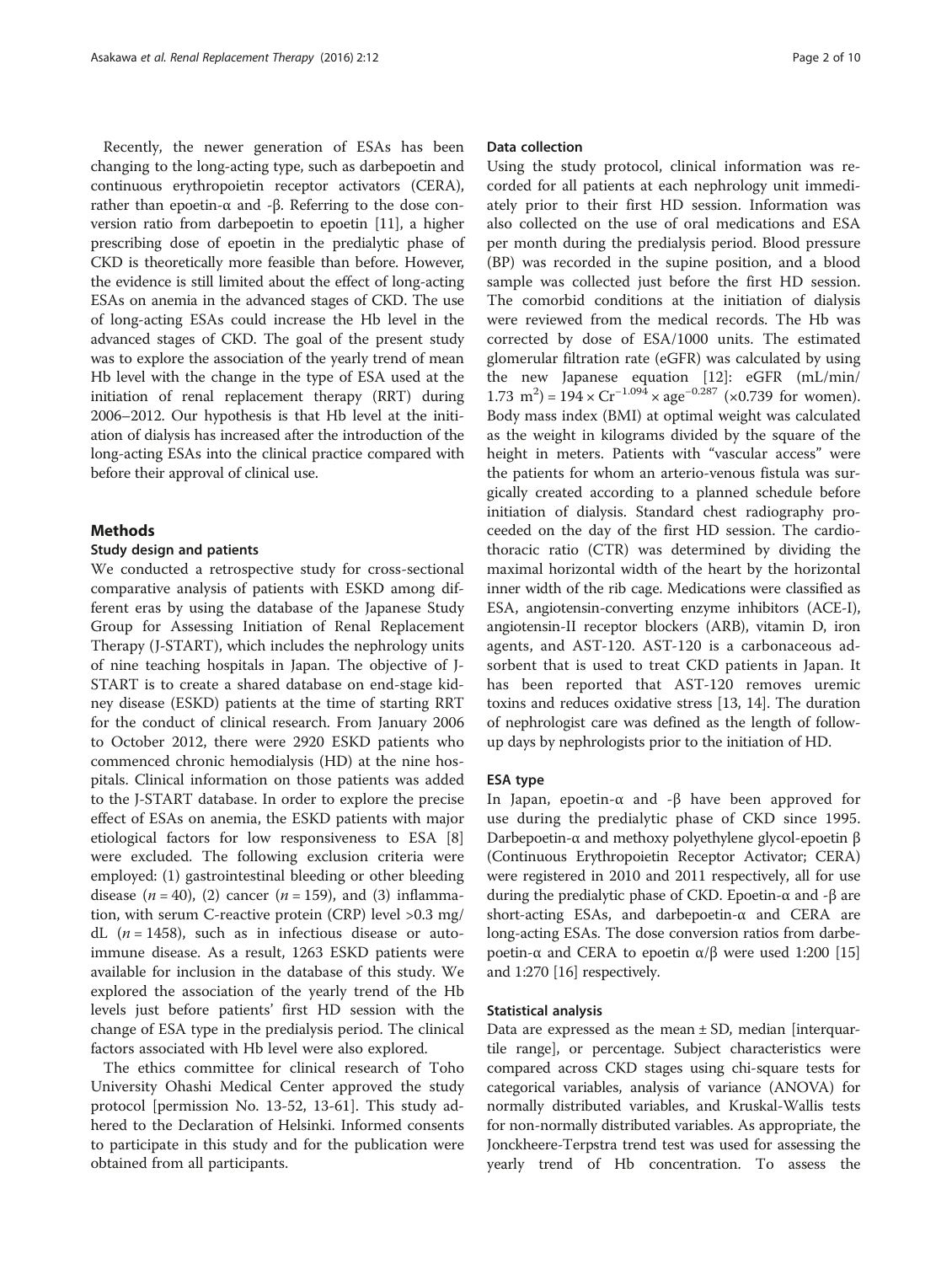<span id="page-2-0"></span>Table 1 The characteristics of the study patients and temporal trends for 7 years

|                                     | Total               | 2006                | 2007                | 2008                | 2009                | 2010                | 2011                | 2012                | $p$ value |
|-------------------------------------|---------------------|---------------------|---------------------|---------------------|---------------------|---------------------|---------------------|---------------------|-----------|
| Patients number                     | 1263                | 195                 | 162                 | 210                 | 184                 | 188                 | 189                 | 135                 |           |
| Age, years                          | $64.5 \pm 14.0$     | $60.2 \pm 14.8$     | $63.5 \pm 12.9$     | $63.5 \pm 14.1$     | $65.9 \pm 14.1$     | $64.8 \pm 13.5$     | $67.8 \pm 13.3$     | $66.6 \pm 13.9$     | .000      |
| Male, %                             | 65                  | 65                  | 65                  | 68                  | 63                  | 68                  | 60                  | 64                  | .722      |
| Diabetes, %                         | 46                  | 50                  | 48                  | 43                  | 51                  | 44                  | 42                  | 45                  | .517      |
| BMI, kg/m <sup>2</sup>              | $23.1 \pm 4.7$      | $22.6 \pm 5.5$      | $23.1 \pm 3.9$      | $22.7 \pm 3.4$      | $23.1 \pm 4.5$      | $23.7 \pm 6.4$      | $22.9 \pm 4.6$      | $23.8 \pm 4.2$      | .212      |
| Duration of nephrologist            | 625                 | 552                 | 432                 | 608                 | 566                 | 697                 | 796                 | 775                 | .109      |
| care, days                          | [174, 1557]         | [83, 1789]          | [175, 1450]         | [185, 1346]         | [138, 1356]         | [160, 1860]         | [206, 1530]         | [254, 1827]         |           |
| Vascular access, %                  | 70                  | 68                  | 70                  | 70                  | 69                  | 68                  | 68                  | 77                  | .615      |
| Primary disease, %                  |                     |                     |                     |                     |                     |                     |                     |                     | .000      |
| Diabetic nephropathy                | 44                  | 47                  | 48                  | 42                  | 47                  | 43                  | 40                  | 40                  |           |
| Glomerulonephritis                  | 21                  | 31                  | 17                  | 25                  | 15                  | 18                  | 18                  | 23                  |           |
| Nephrosclerosis                     | 16                  | 7                   | 17                  | 10                  | 19                  | 19                  | 25                  | 22                  |           |
| PCK                                 | $\overline{4}$      | $\overline{2}$      | 5                   | $\overline{4}$      | 3                   | 5                   | 5                   | $\overline{2}$      |           |
| Others                              | 16                  | 14                  | 14                  | 20                  | 17                  | 16                  | 13                  | 13                  |           |
| Systolic BP, mmHg                   | $155 \pm 25$        | $152 \pm 25$        | $159 \pm 24$        | $154 \pm 25$        | $153 \pm 26$        | $155 \pm 25$        | $154 \pm 23$        | $156 \pm 25$        | .222      |
| Diastolic BP, mmHg                  | $78 \pm 14$         | $77 \pm 13$         | $80\pm14$           | $79 \pm 13$         | $76 \pm 14$         | $79 + 14$           | $78 \pm 14$         | $81 \pm 14$         | .067      |
| CTR, %                              | $53.3 \pm 6.7$      | $52.6 \pm 6.5$      | $53.9 \pm 6.3$      | $53.4 \pm 6.9$      | $53.7 \pm 6.6$      | $53.5 \pm 6.4$      | $52.9 \pm 7.9$      | $53.2 \pm 6.2$      | .659      |
| Hemoglobin, g/dL                    | $8.7 \pm 1.5$       | $8.5 \pm 1.6$       | $8.6 \pm 1.3$       | $8.6 \pm 1.6$       | $8.7 \pm 1.4$       | $8.6 \pm 1.5$       | $9.0 \pm 1.5$       | $9.1 \pm 1.4$       | .002      |
| Hemoglobin/dose of ESA <sup>a</sup> | 0.46                | 0.48                | 0.43                | 0.43                | 0.58                | 0.58                | 0.46                | 0.40                | .050      |
|                                     | [0.35, 0.72]        | [0.35, 0.71]        | [0.35, 0.70]        | [0.35, 0.69]        | [0.38, 0.77]        | [0.38, 0.73]        | [0.33, 0.76]        | [0.27, 0.73]        |           |
| Albumin, g/dL                       | $3.3 \pm 0.5$       | $3.3 \pm 0.5$       | $3.3 \pm 0.5$       | $3.4 \pm 0.5$       | $3.3 \pm 0.5$       | $3.3 \pm 0.5$       | $3.4 \pm 0.5$       | $3.4 \pm 0.5$       | .153      |
| Creatinine, mg/dL                   | $9.4 \pm 3.2$       | $9.8 \pm 3.8$       | $9.7 \pm 3.5$       | $9.1 \pm 2.9$       | $9.4 \pm 3.2$       | $9.1 \pm 3.1$       | $9.3 \pm 3.1$       | $9.6 \pm 3.0$       | .228      |
| eGFR, mL/min/1.73 <sup>2</sup>      | $5.1 \pm 2.2$       | $5.2 \pm 2.2$       | $5.0 \pm 1.9$       | $5.4 \pm 2.1$       | $5.2 \pm 2.9$       | $5.3 \pm 1.8$       | $5.0 \pm 1.9$       | $4.8 \pm 1.9$       | .280      |
| Total cholesterol, mg/dL            | $172 \pm 50$        | $177 \pm 53$        | $180 \pm 53$        | $170 \pm 47$        | $170 \pm 42$        | $169 \pm 56$        | $171 \pm 52$        | $168 \pm 44$        | .401      |
| Triglyceride, mg/dL                 | 111                 | 113                 | 110                 | 106                 | 114                 | 103                 | 126                 | 109                 | .272      |
|                                     | [81, 157]           | [80, 156]           | [79, 167]           | [79, 201]           | [81, 152]           | [76, 161]           | [88, 163]           | [83, 149]           |           |
| HDL-C, mg/dL                        | $48 \pm 16$         | $49 \pm 18$         | $50 \pm 19$         | $48 \pm 15$         | $46 \pm 14$         | $49 \pm 17$         | $49 \pm 16$         | $46 \pm 15$         | .223      |
| Calcium, mg/dL                      | $7.8 \pm 0.9$       | $7.8 \pm 1.0$       | $7.8 \pm 1.0$       | $7.9 \pm 0.9$       | $7.8 \pm 0.9$       | $7.8 \pm 0.9$       | $8.0 \pm 0.9$       | $7.8 \pm 0.9$       | .092      |
| Phosphate, mg/dL                    | $6.1 \pm 1.6$       | $6.1 \pm 1.6$       | $5.9 \pm 1.5$       | $5.9 \pm 1.4$       | $6.1 \pm 1.7$       | $6.1 \pm 1.5$       | $6.0 \pm 1.6$       | $6.4 \pm 1.5$       | .045      |
| Ca x P product                      | $47 \pm 13$         | $47 \pm 13$         | $46 \pm 13$         | $46 \pm 12$         | $46 \pm 14$         | $47 \pm 12$         | $48 \pm 14$         | $49 \pm 15$         | .260      |
| i-PTH, pg/mL                        | 271                 | 210                 | 264                 | 300                 | 285                 | 272                 | 266                 | 331                 | .000      |
|                                     | [169, 414]          | [141, 346]          | [179, 382]          | [170, 425]          | [185, 416]          | [171, 426]          | [159, 393]          | [188, 468]          |           |
| CRP, mg/dL                          | 0.10                | 0.10                | 0.10                | 0.10                | 0.08                | 0.10                | 0.10                | 0.13                | .000      |
|                                     | [0.04, 0.17]        | [0.04, 0.15]        | [0.0, 0.14]         | [0.0, 0.13]         | [0.02, 0.10]        | [0.02, 0.20]        | [0.05, 0.20]        | [0.05, 0.20]        |           |
| Glucose, mg/dL                      | $137 \pm 52$        | $142 \pm 61$        | $144 \pm 61$        | $135 \pm 47$        | $136 \pm 53$        | $137 \pm 49$        | $130 \pm 47$        | $139 \pm 44$        | .243      |
| Fe, µg/dL                           | $67 \pm 35$         | $66 \pm 36$         | $64 \pm 31$         | $69 \pm 33$         | $68 \pm 33$         | $70 \pm 37$         | $66 \pm 35$         | $66 \pm 39$         | .772      |
| TIBC, µg/dL                         | $233 \pm 46$        | $229 \pm 46$        | $239 \pm 41$        | $236 \pm 51$        | $229 \pm 49$        | $230 \pm 48$        | $231 \pm 42$        | $236 \pm 43$        | .352      |
| Ferritin, ng/dL                     | 117                 | 117                 | 111                 | 141                 | 110                 | 124                 | 126                 | 101                 | .309      |
|                                     | [57, 209]           | [61, 199]           | [56, 194]           | [68, 232]           | [51, 114]           | [57, 225]           | [56, 213]           | [42, 187]           |           |
| ESA, %                              | 78                  | 81                  | 74                  | 77                  | 79                  | 79                  | 80                  | 80                  | .810      |
| long-acting ESA, %                  | 15                  | 0                   | 0                   | 0                   | 0                   | $\overline{2}$      | 49                  | 80                  | .000      |
| Dose of ESA, per month              | 12,000              | 12,000              | 12,000              | 24,000              | 12,000              | 12,000              | 24,000              | 24,000              | .001      |
|                                     | [12,000,<br>24,000] | [12,000,<br>24,000] | [12,000,<br>24,000] | [12,000,<br>24,000] | [12,000,<br>24,000] | [12,000,<br>24,000] | [12,000,<br>24,000] | [12,000,<br>33,000] |           |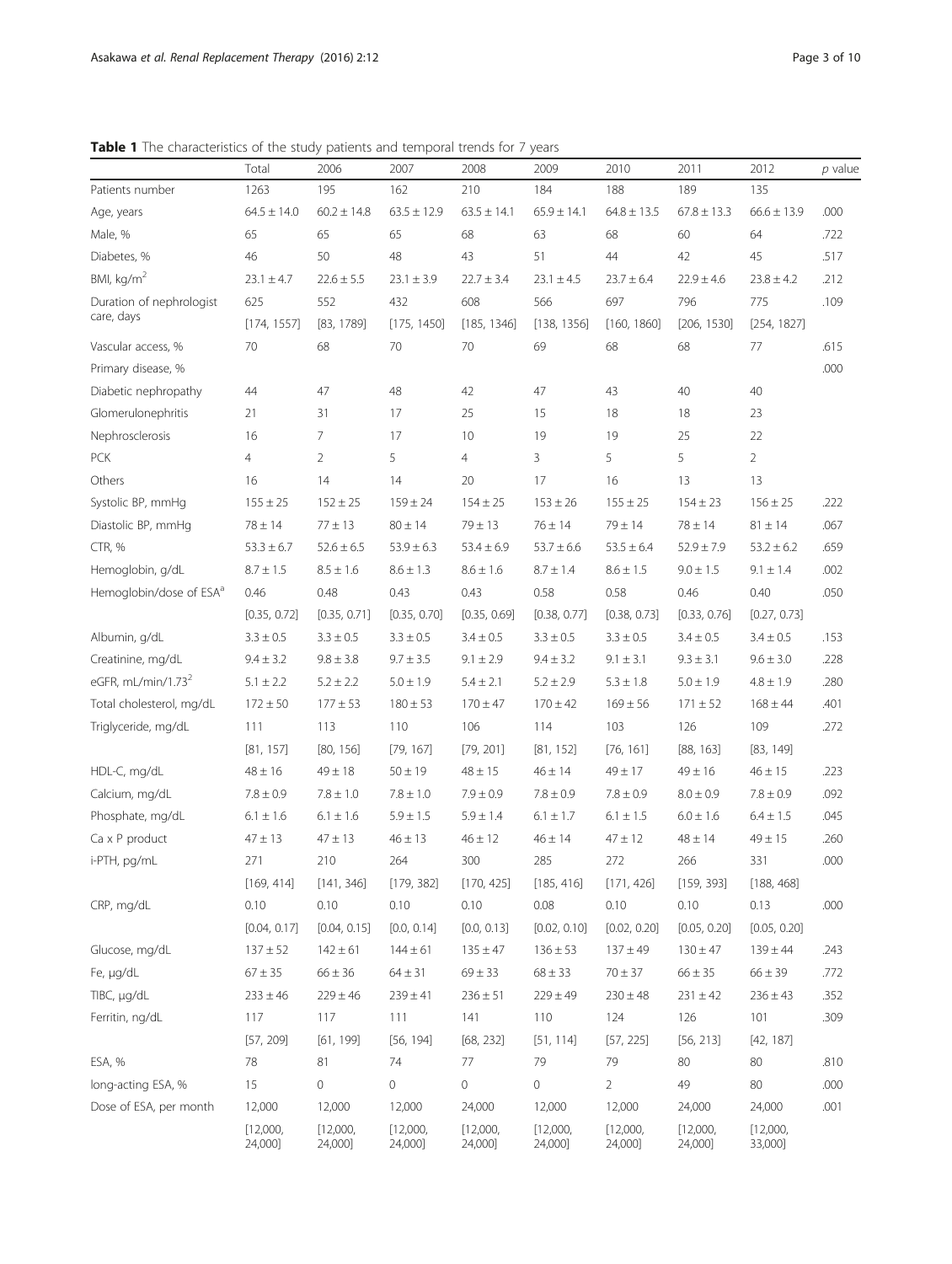| ARB/ACE-I, % | 64       | 56      | 67 | 69  | 61 | 70 | 65 | 61 | .051  |
|--------------|----------|---------|----|-----|----|----|----|----|-------|
| Vitamin D, % | -41<br>◡ | 26      | 34 | 271 | 23 | 36 | 32 | 41 | .007  |
| AST-120, %   | 1 Q      | $\sim$  | 18 | 27  | 19 | 19 | 16 | 14 | 0.054 |
| Iron, %      | 1 Q      | 21<br>┘ | 18 | 20  | 18 | 14 | 23 | 19 | .403  |

Table 1 The characteristics of the study patients and temporal trends for 7 years (Continued)

Data are expressed as the mean  $\pm$  SD, median [interquartile range], or percentage

BMI body mass index, PCK polycystic kidney disease, BP blood pressure, CTR cardiothoracic ratio, eGFR estimated glomerular filtration rate, HDL-C high density lipoprotein, i-PTH intact parathyroid hormone, CRP C-reactive protein, TIBC total iron-binding capacity, ESA erythropoiesis-stimulating agents, ARB angiotensin receptor blocker, ACE-I angiotensin-converting enzyme inhibitor

<sup>a</sup>Hemoglobin was corrected by dose of ESA per 1000units

association of various factors with Hb level, Spearman univariate regression analysis was employed. Dummy variables were used for gender (0 for female, 1 for male), primary renal disease (0 for non-diabetic nephropathy, 1 for diabetic nephropathy), smoking history (0 for negative, 1 for positive), and each medication (0 for not used, 1 for used). Dummy variables were also used for type of ESA (0 for short-acting ESA, 1 for long-acting ESA). The monthly ESA dose was evaluated as a numerical factor. The dose was also divided by 1000 units for analysis as appropriate. Multivariate regression analysis was also performed to identify independent determinants of Hb concentration. In all analyses, a probability  $(P)$  value <0.05 was considered statistically significant. All statistical analyses were performed using SPSS for Windows version 20 (IBM, New York, USA).

## Results

### Patient characteristics

The mean age of the entire group of study subjects was  $64.5 \pm 14.0$  years. The percentage of men  $(64.6\%)$  and the percentage of patients with diabetic nephropathy (43.8 %) were similar to the percentages previously reported at the initiation of dialysis for the entire Japanese dialysis population [\[17\]](#page--1-0). The mean serum creatinine (Cr) and eGFR at the initiation of renal replacement therapy (RRT) were  $9.5 \pm$ 3.3 mg/dL and  $5.2 \pm 2.2$  mL/min/1.73 m<sup>2</sup>, respectively, which were similar to the levels for the Japanese dialysis population [[17](#page--1-0)]. Therefore, our subjects seemed to constitute a suitable sample of Japanese dialysis patients. The mean Hb level was  $8.8 \pm 1.5$  g/dL, and the median monthly estimated dose of epoetin just before the initiation of HD was 12,000 units per month. Other clinical characteristics are shown in the first column of Table [1.](#page-2-0)

## Yearly trend of patient characteristics

We examined changes in the clinical features of the study patients during the study period (2006–2012). Age increased over time from 60 to 67 years  $(P < 0.001$  for trend). The Hb level dramatically increased over time  $(P<0.001$  for trend) from 8.6 to 9.1 g/dL. In particular, as shown in Fig. [1](#page-4-0), the rise in the Hb level was confirmed during 2011 and 2012, along with a significant and parallel increase in the proportion of usage of longacting ESAs (Fig. [2\)](#page-4-0). The concentrations of iron, total iron-binding capacity (TIBC), and ferritin did not show any significant changes during the 7-year study period. The ratio of iron medicine users increased during the last 2 years, in 2011 and 2012.

## Differences in Hb level and clinical characteristics between ESA types

The comparison of the Hb level between the three patient groups (long-acting ESA users, short-acting ESA users, and non-ESA users) is shown in Fig. [3.](#page-4-0) The Hb level of the patients in the long-acting ESA group was significantly higher than the Hb levels of the shortacting ESA group and the non-ESA group. No significant difference was observed between the non-ESA users and the short-acting ESA users. The other clinical characteristics in three patient groups are shown in Table [2](#page-5-0). Some tendencies between three patient groups are seen in the Table. Older, longer duration of nephrologist care, higher albumin level, lower eGFR, and higher usage of vitamin D were found in ESKD patients with long-acting ESA compared with those of the other two groups.

## Univariate regression analysis determined the factors associated with Hb

Among the clinical characteristics, planned vascular access, serum albumin, eGFR, total cholesterol, Ca, TIBC, long-acting ESA use, and estimated long-acting ESA dose were significantly correlated with Hb level, as shown in Table [3.](#page-6-0) Significant negative associations were observed between Hb and CTR and serum phosphate level.

### Independent association of long-acting ESA with Hb

Table [4](#page-7-0) presents the independent association of longacting ESA use and its estimated dose with Hb. Dummy variables were used for type of ESA (0 for short-acting ESA, 1 for long-acting ESA). The positive association of long-acting ESA use with Hb remained significant after adjustment for age, gender, diabetes, BMI, systolic BP, vascular access, duration of nephrologist care, CTR, and estimated long-acting ESA dose as shown in model 2. This was true even after further adjustment for markers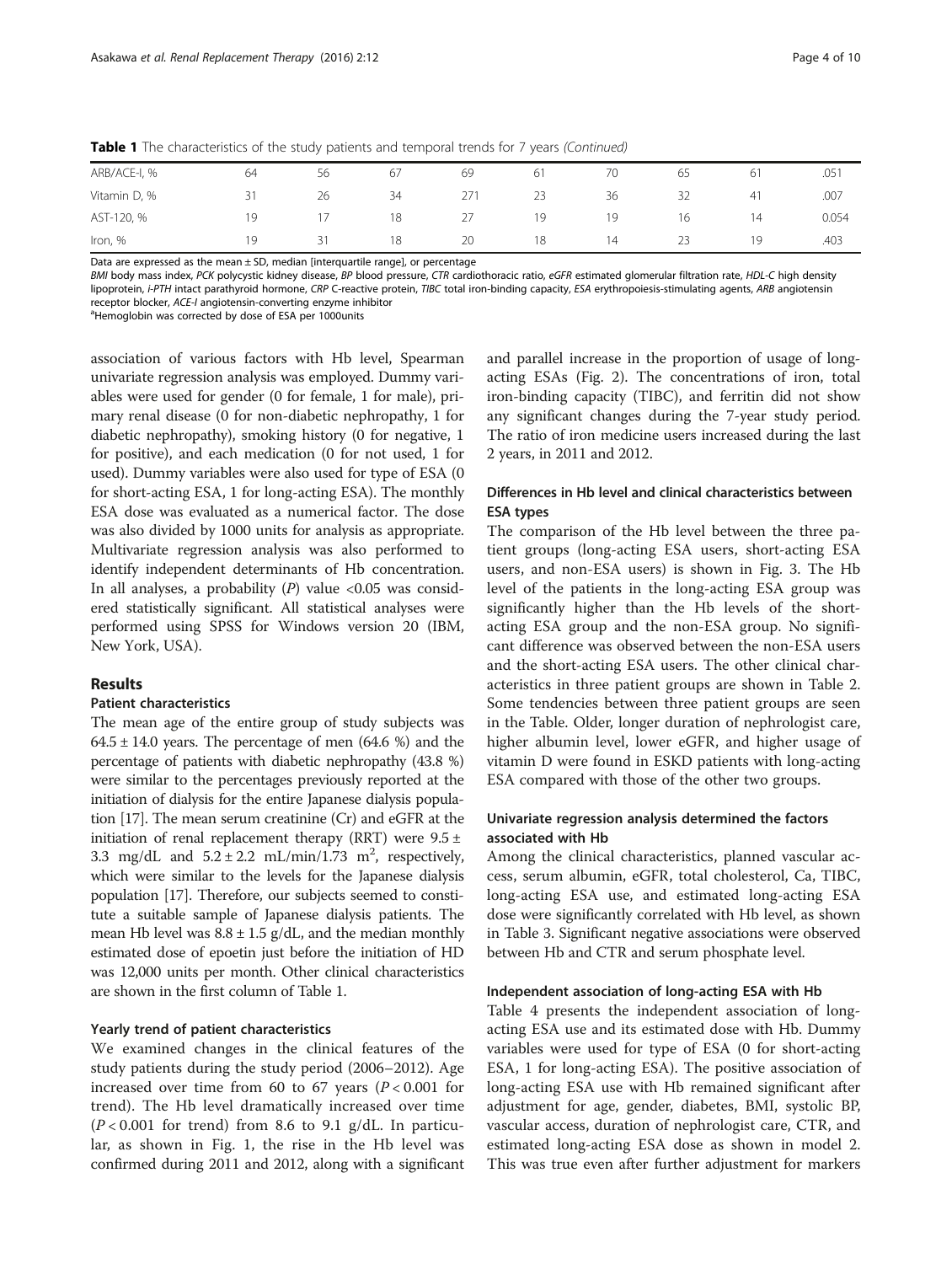<span id="page-4-0"></span>

of malnutrition and inflammation (albumin and CRP), markers of lipid and glucose metabolism (total cholesterol, triglycerides, high-density lipoprotein (HDL)-C, and glucose), markers of calcium phosphate metabolism (calcium, phosphate, intact parathyroid hormone, use of vitamin D), markers for iron metabolism (Fe, TIBC, ferritin, use of iron agent), and medications (use of ACE-I/ ARB, AST-120) as shown in models 3 through 7. Finally, as shown in model 8, the independent association of long-acting ESA with Hb was confirmed by multiple linear regression analysis, including all markers of models



White bar means percentage of patients with short-acting ESA



2 to 7. On the other hand, no significant associations of Hb level with estimated long-acting ESA dose were observed in all models of multiple linear regression analysis including long-acting ESA use.

## Association of long-acting ESA with categorical Hb levels

For real world clinical implication, multiple logistic regression analysis was performed to identify the association of long-acting ESA with categorical Hb levels by using dummy variables, 0 for short-acting ESA, 1 for long-acting ESA. As shown in Table [5](#page-7-0), higher level of categorical Hb level was more associated with the use of long-acting ESA compared with reference category of Hb 8.0–8.9 after adjusted by age, sex, BMI, diabetes, albumin, eGFR, and CRP. No significant associations were observed between categorical Hb level less than 8.0 and use of long-acting ESA.

# **Discussion**

## Main findings of current study

Based on the registry data of Japanese dialysis patients from nine hospitals, the mean Hb level at the initiation of dialysis is 8.5 g/dL, which is much lower than the optimal Hb level recommended by international guidelines [[6](#page--1-0)–[8\]](#page--1-0). It remains unclear whether the change of ESA type has exerted an advantageous effect on the Hb level at the initiation of maintenance dialysis. Our present multicenter study clearly showed three important findings: (1) Hb level at the initiation of dialysis has dramatically increased in the past 2 years (2011 and 2012) compared with the Hb levels from 2006 to 2010; (2) parallel with this trend, the main type of ESA used has drastically changed from short-acting such as epoetin  $\alpha/\beta$  to long-acting such as darbepoetin-α and CERA between 2010 and 2011; and (3) the use of long-acting ESA was strongly and independently associated with Hb level in our study subjects. These findings suggest that long-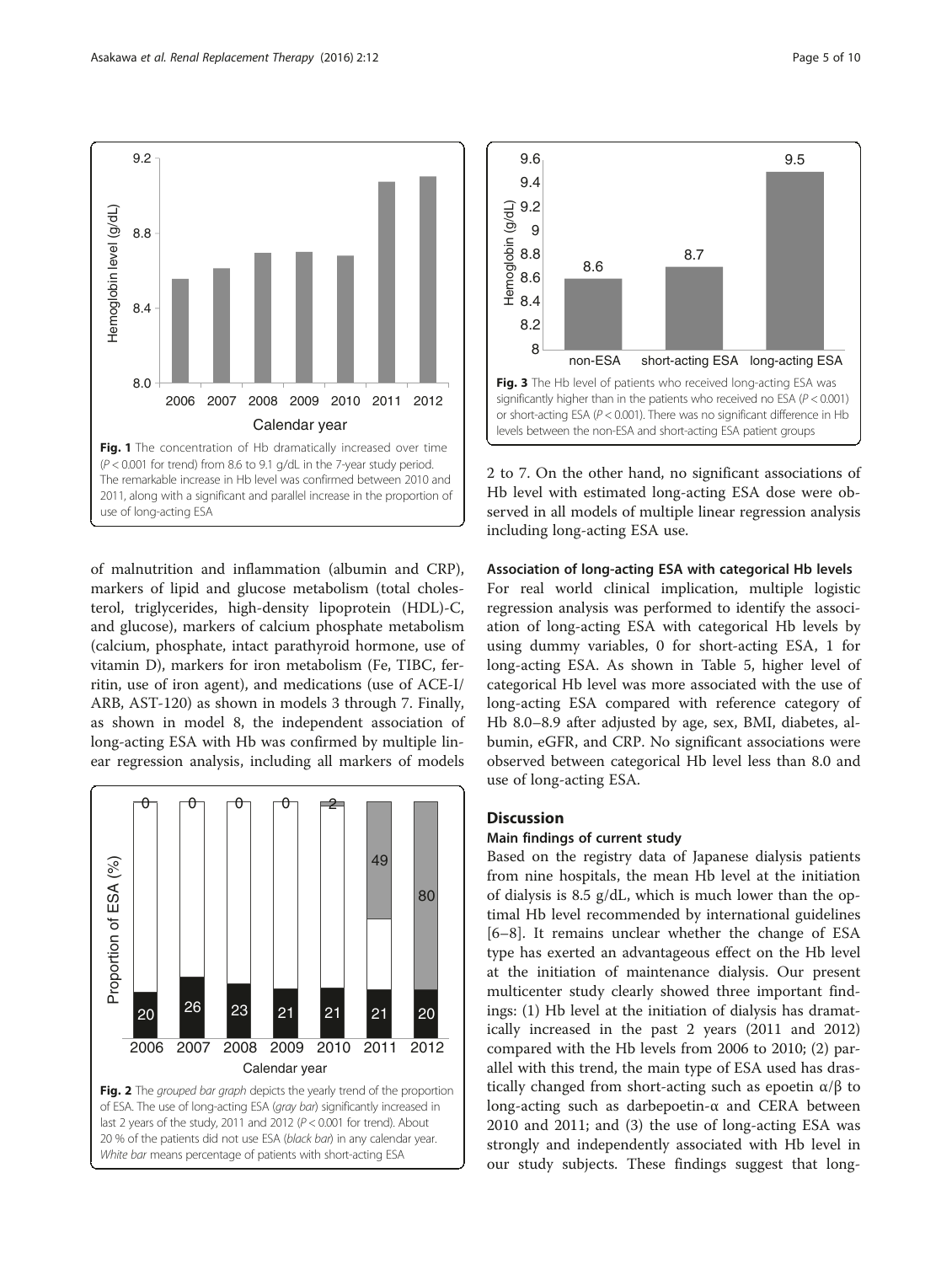<span id="page-5-0"></span>

|  |  | Table 2 The characteristics of 3 patient groups, non-ESA, ESA-short, and ESA-long |  |
|--|--|-----------------------------------------------------------------------------------|--|
|  |  |                                                                                   |  |

|                                     | Non-ESA             | Short-acting ESA        | Long-acting ESA         | $p$ value |
|-------------------------------------|---------------------|-------------------------|-------------------------|-----------|
| Patients number                     | 271                 | 788                     | 204                     |           |
| Age, years                          | $63.8 \pm 14.9$     | $64.2 \pm 13.7$         | $67.0 \pm 13.9$         | .021      |
| Male, %                             | 66                  | 65                      | 61                      | .546      |
| Diabetes, %                         | 47                  | 47                      | 44                      | .800      |
| BMI, kg/m <sup>2</sup>              | $22.3 \pm 5.8$      | $23.3 \pm 4.5$          | $23.3 \pm 4.0$          | .016      |
| Duration of nephrologist care, days | 117 [5, 923]        | 715 [281, 1723]         | 872 [307, 1748]         | .000      |
| Vascular access, %                  | 46                  | 74                      | 86                      | .000      |
| Diabetic nephropathy                | 44                  | 45                      | 39                      | .404      |
| Systolic BP, mmHg                   | $158 \pm 25$        | $154 \pm 25$            | $154 \pm 25$            | .070      |
| Diastolic BP, mmHg                  | $82 \pm 15$         | $78 \pm 14$             | $80 \pm 15$             | .000      |
| CTR, %                              | $55 \pm 8$          | $53 \pm 6$              | $53\pm6$                | .002      |
| Hemoglobin, g/dL                    | $8.6 \pm 1.6$       | $8.7 \pm 1.5$           | $9.5 \pm 1.4$           | .000      |
| Hemoglobin/dose of ESA <sup>a</sup> |                     | 0.51 [0.36, 0.73]       | 0.40 [0.28, 0.72]       | .000      |
| Albumin, g/dL                       | $3.3 \pm 0.6$       | $3.4 \pm 0.6$           | $3.5 \pm 0.5$           | .002      |
| Creatinine, mg/dL                   | $8.9 \pm 3.4$       | $9.6 \pm 3.3$           | $9.6 \pm 3.1$           | .012      |
| eGFR, mL/min/1.73 <sup>2</sup>      | $5.7 \pm 3.0$       | $5.1 \pm 1.9$           | $4.9 \pm 2.0$           | .000      |
| Total cholesterol, mg/dL            | $186 \pm 64$        | $172 \pm 47$            | $162 \pm 44$            | .000      |
| Triglyceride, mg/dL                 | 122 [84, 182]       | 109 [78, 154]           | 110 [83, 150]           | .082      |
| HDL-C, mg/dL                        | $50 \pm 19$         | $49 \pm 17$             | $47\pm16$               | .473      |
| Calcium, mg/dL                      | $7.8 \pm 1.1$       | $7.9 \pm 1.0$           | $8.0 \pm 1.0$           | .013      |
| Phosphate, mg/dL                    | $6.3 \pm 1.8$       | $6.0\pm1.5$             | $6.3 \pm 1.6$           | .010      |
| Ca x P product                      | $47 \pm 16$         | $47 \pm 12$             | $49 \pm 15$             | .067      |
| i-PTH, pg/mL                        | 291 [171, 421]      | 265 [168, 403]          | 291 [168, 446]          | .176      |
| CRP, mg/dL                          | $0.10$ [0.05, 0.17] | $0.10$ $[0.02, 0.13]$   | $0.14$ $[0.04, 0.20]$   | .000      |
| glucose, mg/dL                      | $132 \pm 55$        | $140 \pm 52$            | $138 \pm 50$            | .156      |
| Fe, µg/dL                           | $72 \pm 36$         | $67 \pm 34$             | $65 \pm 38$             | .167      |
| TIBC, µg/dL                         | $231 \pm 56$        | $233 \pm 45$            | $236 \pm 43$            | .644      |
| Ferritin, ng/dL                     | 140 [73, 282]       | 117 [57, 204]           | 105 [49, 193]           | .077      |
| Dose of ESA, per month              | $\mathbb O$         | 12,000 [12,000, 24,000] | 24,000 [12,000, 36,000] | .000      |
| ARB/ACE-I, %                        | 56                  | 67                      | 65                      | .003      |
| Vitamin D, %                        | 21                  | 31                      | 44                      | .000      |
| AST-120, %                          | 9                   | 22                      | 18                      | .000      |
| Iron, %                             | 10                  | 21                      | 23                      | .001      |

Data are expressed as the mean  $\pm$  SD, median [interquartile range], or percentage

BMI body mass index, BP blood pressure, CTR cardiothoracic ratio, eGFR estimated glomerular filtration rate, HDL-C high density lipoprotein, i-PTH intact parathyroid hormone, CRP c-reactive protein, TIBC total iron-binding capacity, ESA erythropoiesis-stimulating agents, ARB angiotensin receptor blocker, ACE-I angiotensin-converting enzyme inhibitor

<sup>a</sup>Hemoglobin was corrected by dose of ESA per 1000units

acting ESAs (darbepoetin-α and CERAs) could help CKD patients maintain their Hb near the optimal level even in a severely uremic state, which is one of the strongest causes of ESA-resistant anemia.

Assessment of the effects of long-acting ESA on Hb level The ability to use a higher dosage of epoetin could explain the beneficial effect of long-acting ESA on Hb. Based on the instructions for the use of long-acting ESA

in the drug package insert, and referring to the recommended dose conversion ratio from darbepoetin or CERA to epoetin [[15, 16](#page--1-0)], we can theoretically prescribe an approximately 1.5 times higher monthly estimated dose of epoetin in the predialytic phase of CKD. In Japan, max monthly dosage of epoetin-α or -β is 24,000 IU in predialytic phase of CKD patients. For darbepoetin-α and CERA, max monthly dosages are 240 and 250 μg, respectively. Based on the dose conversion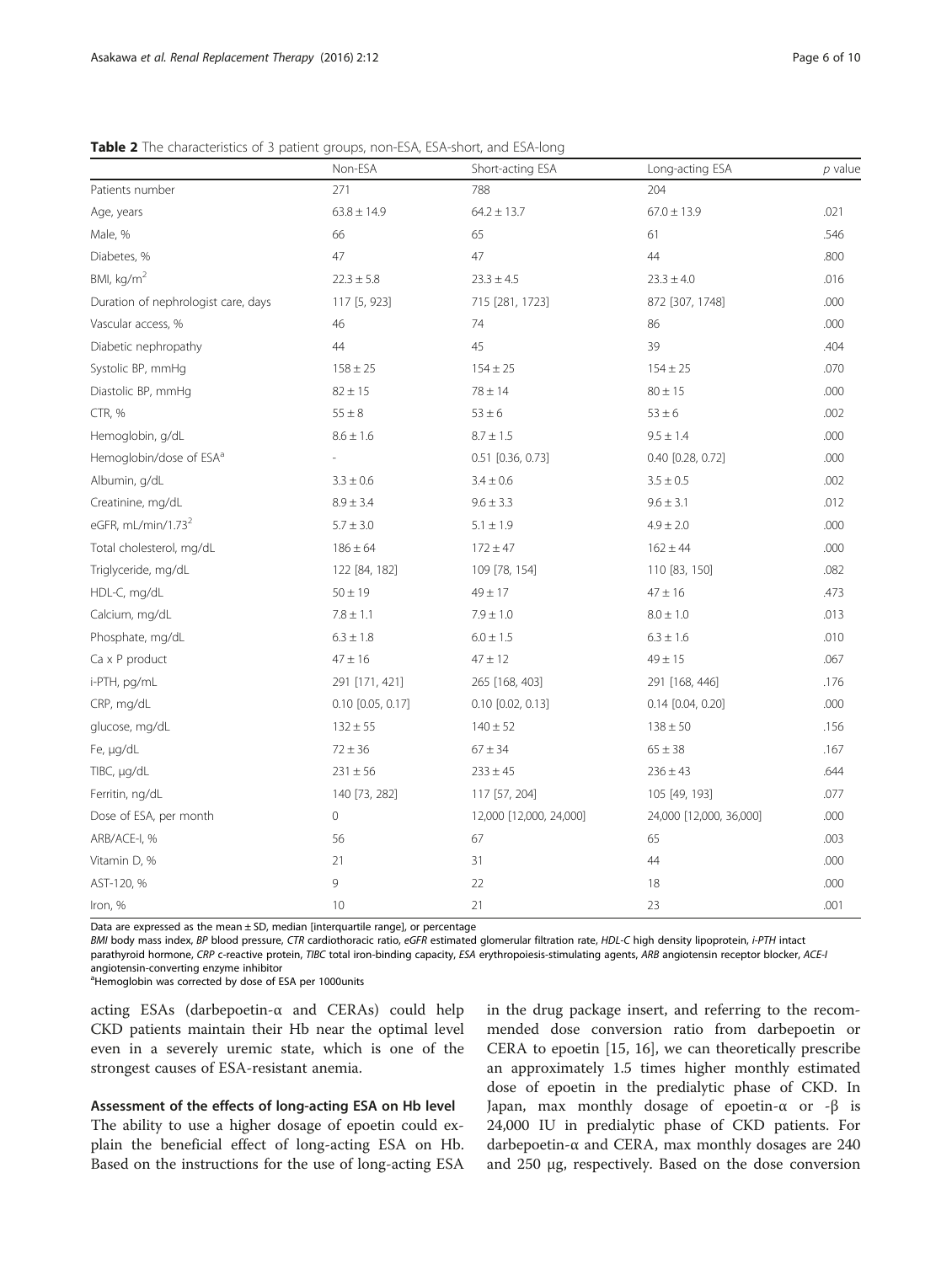|                               | Regression coefficient | 95 % CI |       | $\boldsymbol{P}$ |
|-------------------------------|------------------------|---------|-------|------------------|
| Age, years                    | .036                   | 0.002   | .010  | .195             |
| Male                          | .047                   | 0.023   | .320  | .089             |
| Diabetes                      | .059                   | .014    | .343  | .033             |
| BMI                           | .018                   | 0.024   | .012  | .524             |
| Duration of nephrologist care | .013                   | .000    | .000  | .655             |
| Vascular access               | .151                   | .320    | .674  | .000             |
| Diabetic nephropathy          | .026                   | 0.112   | .039  | .339             |
| Systolic BP                   | .014                   | 0.004   | .002  | .622             |
| Diastolic BP                  | .048                   | 0.001   | .011  | .090             |
| CTR                           | .157                   | 0.05    | 0.022 | .000             |
| Albumin                       | .176                   | .330    | .619  | .000             |
| Creatinine                    | .162                   | 0.1     | 0.05  | .278             |
| eGFR                          | .187                   | .090    | .163  | .000             |
| Total cholesterol             | .11                    | .001    | .005  | .000             |
| Triglyceride                  | .074                   | .000    | .003  | .013             |
| HDL-C                         | .040                   | 0.002   | .009  | .188             |
| Calcium                       | .201                   | .223    | .383  | .000             |
| Phosphate                     | .088                   | 0.134   | 0.032 | .001             |
| Ca x P product                | .020                   | 0.004   | .008  | .467             |
| $i$ -PTH                      | .049                   | 0.001   | .000  | .113             |
| C-reactive protein            | .002                   | 1.087   | 1.016 | .948             |
| Glucose                       | .016                   | 0.001   | .002  | .585             |
| Fe                            | .068                   | .000    | .005  | .021             |
| <b>TIBC</b>                   | .087                   | .001    | .005  | .003             |
| Ferritin                      | .074                   | 0.001   | .000  | .013             |
| <b>ESA</b> <sup>a</sup>       | .031                   | .079    | .285  | .268             |
| Long-acting ESA <sup>b</sup>  | .205                   | 0.524   | 0.967 | .000             |
| Dose of ESA, per 1000 units   | .075                   | .002    | .019  | .015             |
| ARB/ACE-I                     | .019                   | 0.113   | .233  | .497             |
| Vitamin D                     | .020                   | 0.12    | 0.253 | .484             |
| AST-120                       | .017                   | 0.148   | .275  | .554             |
| Iron                          | .000                   | 0.176   | .176  | .999             |

<span id="page-6-0"></span>Table 3 Univariate linear regression analysis for the factors associated with Hb level

BMI body mass index, BP blood pressure, CTR cardiothoracic ratio, eGFR estimated glomerular filtration rate, HDL-C high density lipoprotein, i-PTH intact parathyroid hormone, CRP c-reactive protein, TIBC total iron-binding capacity, ESA erythropoiesis-stimulating agents, ARB angiotensin receptor blocker, ACE-I angiotensin-converting enzyme inhibitor

<sup>a</sup>Dummy variables was used for usage of any type of ESA (0 for not used, 1 for used)

b<br>Dummy variables was used for type of ESA (0 for short-acting ESA, 1 for long-acting ESA)

ratio to epoetin 200:1 for darbepoetin and 270:1 for CERA, at least one-half dosage of estimated epoetin was applicable to CKD patients. Indeed, as shown in Table [1](#page-2-0), an estimated dose of epoetin 1.5 times higher was administered to the patients after 2011 compared with before 2010. It is thought that the switch from a short-acting to a long-acting ESA increases the available estimated dose of epoetin, and consequently, the Hb level at the initiation of dialysis.

Iron status is one of the important parts for the optimal treatment of anemia in ESKD patients. The difference of iron utilization could play some role more increasing of Hb level in patients with long-acting ESA than those of short-acting ESA. Actually, it is reported that difference of type of ESA [\[18\]](#page--1-0) or difference of administration interval of ESA [\[19](#page--1-0)] make a changing of iron status favorably for treatment of anemia in ESKD patients. However, any remarkable differences did not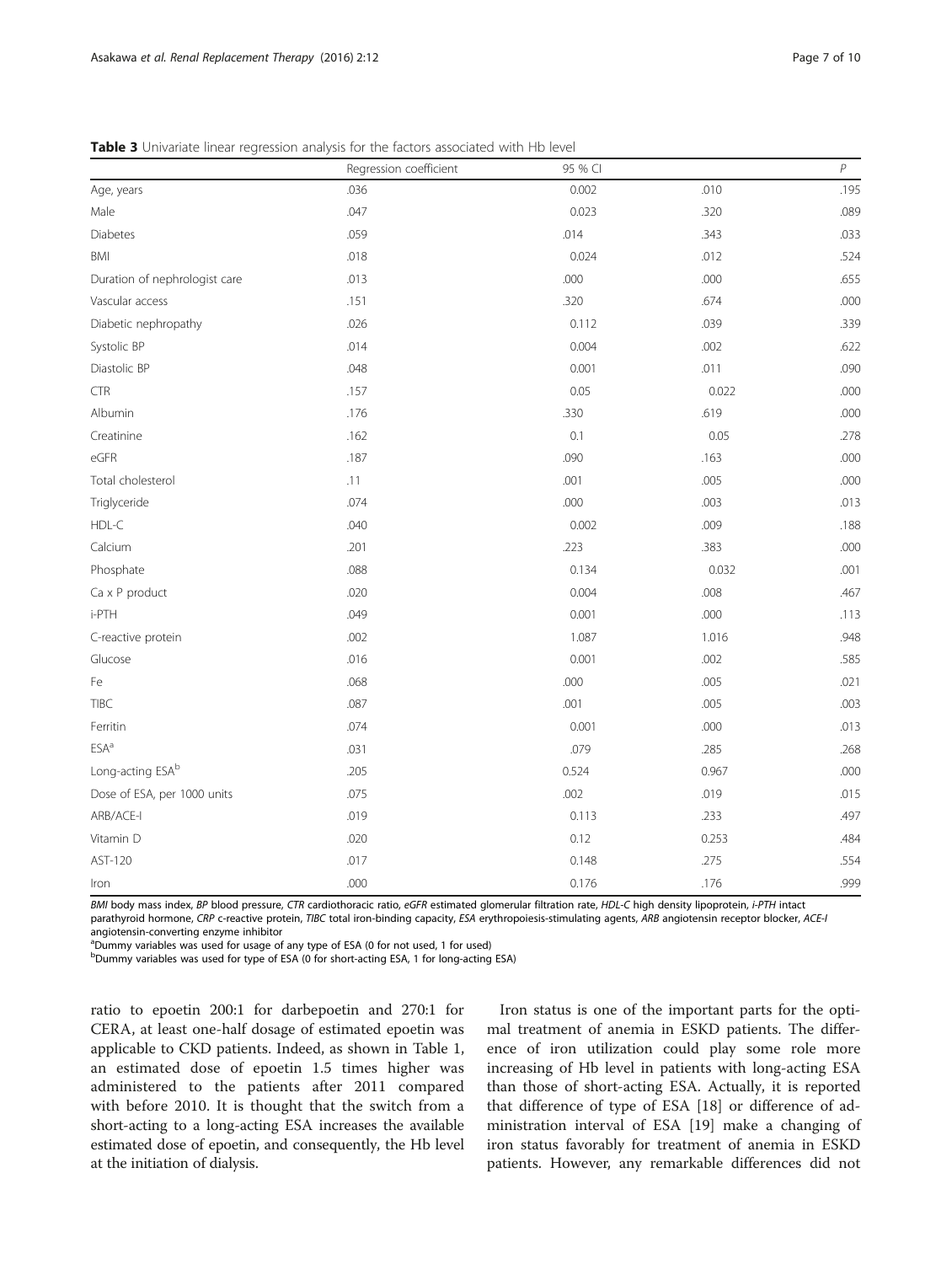<span id="page-7-0"></span>Table 4 Independent association of use and dose of long-acting ESA with Hb level by multiple linear regression analysis

| Model                    | Adjustment                                                                                  |                        | Regression coefficient 95 % CI |              |             | P    |
|--------------------------|---------------------------------------------------------------------------------------------|------------------------|--------------------------------|--------------|-------------|------|
| Model 1 <sup>ª</sup>     | Unadjusted                                                                                  | Long-acting ESA        | 0.204                          | 0.515        | 1.02        | .000 |
|                          |                                                                                             | Dose of ESA/1000 units | 0.024                          | 0.007        | 0.014       | .483 |
|                          | Model 2 <sup>b</sup> Age, sex, diabetes, BMI, SBP, vascular access, nephrologists care, CTR | Long-acting ESA        | 0.191                          |              | 0.427 0.976 | .000 |
|                          |                                                                                             | Dose of ESA/1000 units | 0.019                          |              | 0.014 0.008 | .613 |
|                          | Model $3^c$ Model 2 + albumin, CRP                                                          | Long-acting ESA        | 0.169                          | 0.341        | 0.912       | .000 |
|                          |                                                                                             | Dose of ESA/1000 units | 0.013                          | 0.013        | 0.009       | .721 |
|                          | Model $4^d$ Model 2 + TC, TG, HDL-C, Glu                                                    | Long-acting ESA        | 0.196                          | 0.41         | 1.039       | .000 |
|                          |                                                                                             | Dose of ESA/1000 units | 0.023                          | $0.017$ 0.01 |             | .588 |
|                          | Model $5^e$ Model 2 + Ca, P, iPTH, vitamin D                                                | long-acting ESA        | 0.186                          |              | 0.388 0.948 | .000 |
|                          |                                                                                             | Dose of ESA/1000 units | 0.022                          |              | 0.015 0.008 | .570 |
| Model 6 <sup>t</sup>     | Model $2 + Fe$ , TIBC, ferritin, iron tx                                                    | Long-acting ESA        | 0.168                          |              | 0.275 0.848 | .000 |
|                          |                                                                                             | Dose of ESA/1000 units | 0.029                          | 0.018 0.009  |             | .503 |
|                          | Model $7^9$ Model $2 +$ ACEI/ARB, AST-120                                                   | Long-acting ESA        | 0.188                          |              | 0.411 0.962 | .000 |
|                          |                                                                                             | Dose of ESA/1000 units | 0.016                          |              | 0.014 0.009 | .683 |
| Model 8 <sup>h</sup> All |                                                                                             | Long-acting ESA        | 0.155                          |              | 0.176 0.858 | .003 |
|                          |                                                                                             | Dose of ESA/1000 units | 0.029                          | 0.019        | 0.01        | .555 |

#### <sup>a</sup>Unadjusted

**bAdjusted for age, sex, diabetes nephropathy, BMI, SBP, vascular access, duration of nephrologists care, and CTR** 

<sup>c</sup>Adjusted for variables in model 2 plus albumin and CRP

<sup>d</sup>Adjusted for variables in model 2 plus total cholesterol, triglyceride, high lipoprotein cholesterol, and glucose

<sup>e</sup>Adjusted for variables in model 2 plus calcium, phosphate, and intact-PTH

<sup>f</sup>Adjusted for variables in model 2 plus Fe, TIBC, ferritin, and usage of iron medication

<sup>g</sup>Adjusted for variables in model 2 plus usage of angiotensin-converting enzyme inhibitors, angiotensin-II receptor blockers, and AST-120

hAdjusted for all variables from model 2 to 7

exist between two patients group with long-acting ESA and short-acting ESA in the marker of iron status such as iron, ferritin, TSAT, and usage of iron agents. Therefore, it is not likely that the status and utilization of iron play some role for increasing Hb level in long-acting ESA in this study.

Another possibility is that, independent of dose, the potential direct effect of a long-acting ESA could play a role in the elevation of Hb level at the initiation of dialysis. On multiple regression analysis, use of long-acting ESA was more closely associated with Hb level than its estimated dose from the conversion ratio in our study. Several studies have suggested that the conversion ratio from epoetin to darbepoetin- $\alpha$  of 1:350 in the clinical

Table 5 Independent association of categorical Hb level with using of long-acting ESA<sup>a</sup>

| Hemoglobin, g/dL | Odds ratio | 95 % CI         | D    |
|------------------|------------|-----------------|------|
| 27.0             | 0.673      | $0.302 - 1.502$ | .334 |
| $7.0 - 7.9$      | 0.858      | $0.476 - 1.548$ | .611 |
| $8.0 - 8.9$      |            |                 |      |
| $9.0 - 9.9$      | 2.218      | 1.349-3.646     | .002 |
| $10.0 - 10.9$    | 2.844      | 1.652-4.896     | .000 |
| $\geq$ 11.0      | 3.102      | 1.596-6.031     | .001 |

<sup>a</sup>Adjusted by age, sex, BMI, diabetes, albumin, eGFR, and CRP

setting is higher than the fundamental conversion ratio from the molecular structure of 1:200 [\[15, 20](#page--1-0)]. This might mean that darbepoetin-α has a potentially more powerful effect on increasing the Hb than we expected. Further study is needed to prove this issue.

Many clinical factors are thought to affect the Hb level at the initiation of dialysis. Residual renal function is thought to be the biggest contributor to Hb levels in CKD patients. It is well known that a positive relationship exists between endogenous erythropoietin concentration and the serum eGFR [[21](#page--1-0)] in CKD patients. The present study was conducted by using a combined database from nine hospitals. The question arises of whether the policy and indication for starting dialysis are not standardized, but rather, are at each physician's discretion. This could make a difference in the timing for starting dialysis, and, consequently, influence the Hb concentration at the initiation of dialysis. Therefore, in order to minimize this bias, multivariate regression analysis was performed to adjust for confounding variables, including renal function. After adjusting by serum creatinine level or eGFR, the positive association of long-acting ESA with Hb level remained statistically significant. Also, after simultaneously adjusting for other factors, as seen in Tables 4 and 5, the use of long-acting ESA was well-associated with Hb concentration. These findings imply that long-acting ESA plays a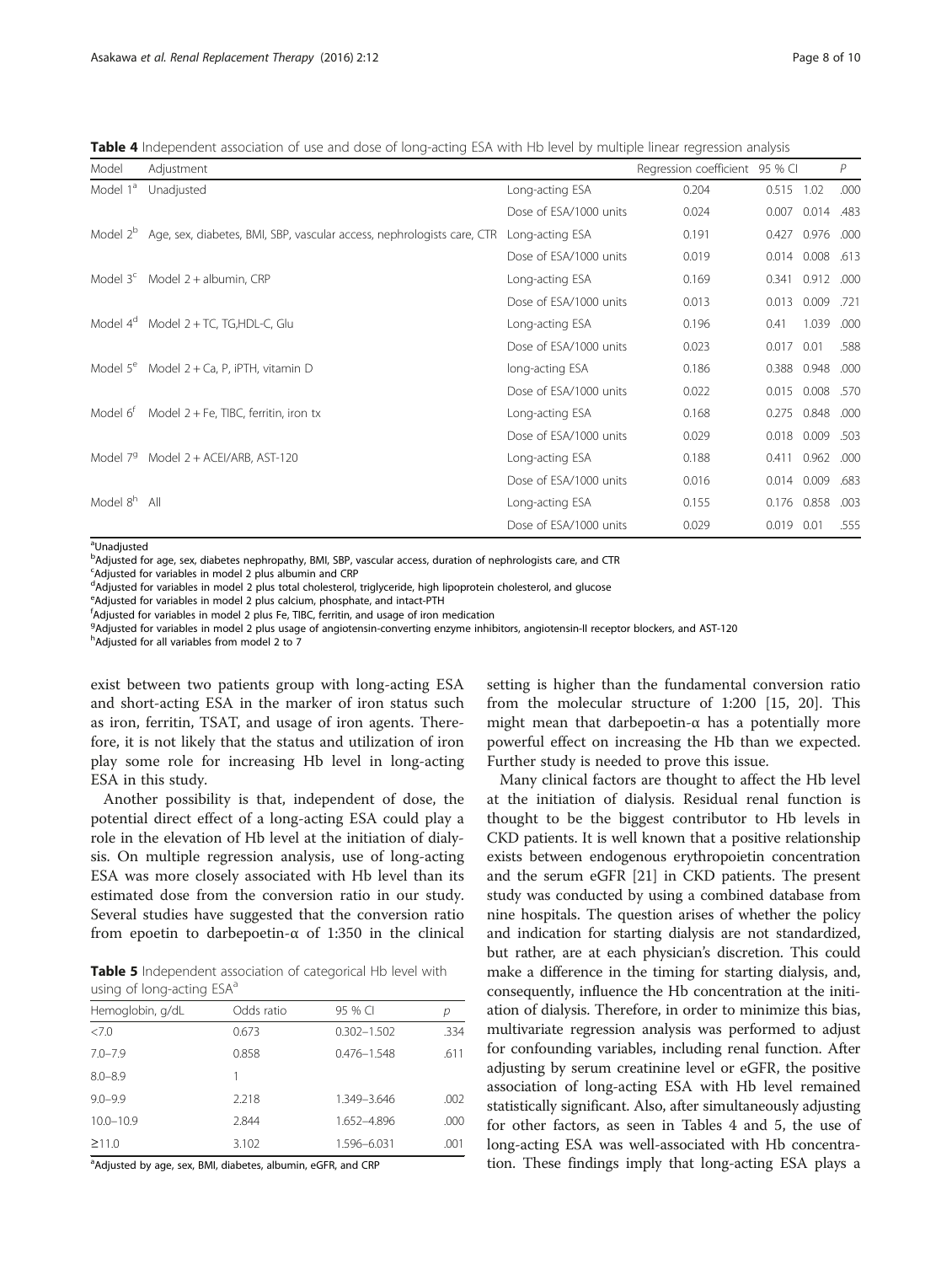#### Limitations

<span id="page-8-0"></span>anticipating results.

A major limitation of the present study was the study design. A cross-sectional study design cannot be used to prove clear any causal effect of ESA on Hb level. The data available to us concerning ESA covered only the dosage in the month immediately before the initiation of dialysis. No information about the duration of ESA treatment existed in our database. To minimize such bias, we attempted to perform multivariate analysis including the factors "Duration of nephrologist care before initiation of dialysis" and "vascular access." These two factors may be markers of CKD patients' adaptation to dialysis, the patients' compliance with their nephrologists' care plans, and the degree of patient education received by the patients. After adjusting for these two markers, the association of long-acting ESA with Hb remained statistically significant. These results suggest that long-acting ESA could increase the Hb level in the advanced stages of CKD even in a relatively short duration of treatment. Another limitation of the present study is that the target Hb level may be not consistent among doctors or hospitals. However, we do have confirmed with all the members of J-START that management of anemia in the predialytic phase was performed essentially based on the Japanese guidelines published in 2004 and 2008 [\[8](#page--1-0), [22](#page--1-0)]. Especially, from 2008, we changed the management of anemia to a protocol based on the Japanese guidelines [[8\]](#page--1-0). The target Hb levels for non-dialyzed patients were almost the same in both guidelines from 11 to 12 g/dL. Third, we have a look at the trend for decreasing of percentage of diabetic nephropathy, which is different from those of western countries. This difference could make an advantage to our finding. However, even including diabetic nephropathy in multivariate analysis, our main finding that the positive association of long-acting ESA use with Hb was observed remained significant. Therefore, we believe that the bias has no big influence to our results. Fourth, about 50 % of ESKD patients showed CRP level over 0.3 mg/dL and were excluded from our study. As we described in the method area, blood sample data in this study was collected just before the first HD session. Advanced uremic state can lead to non-infected chronic inflamed state. Also, uremic state would be the cause of immune dysfunction consequently susceptible to infectious disease. Based on these assessments, it is reasonable to find that about 50 % of ESKD patients at the initiation of dialysis showed CRP level over 0.3 mg/dL

on the blood sampling just before the first HD session. Actually, DOPPS study [\[23\]](#page--1-0) demonstrated that median CRP level of 1392 Japanese stable chronic hemodialysis patients is 0.1 mg/dL with interquartile range from 0.05 to 0.31 mg/dL. This means that about 25 % of patients showed CRP level over 0.3 mg/dL even in stable dialysis patients.

## Conclusions

The use of long-acting ESAs such as darbepoetin-α and CERA elevates the Hb level in the advanced stages of CKD. This effect might be mainly due to the ability to use a higher estimated dose of epoetin. However, the cross-sectional design of the present study does not offer proof of the causal effect of long-acting ESA on Hb at the initiation of dialysis. It is therefore essential to begin a longitudinal study to prove this potential beneficial effect of ameliorating anemia in CKD patients.

#### Competing interests

I declare that the authors have no conflict of interest in connection with this paper.

#### Authors' contributions

This manuscript has not been published and is not under consideration for publication elsewhere. All the authors have read the manuscript and have approved this submission.

#### Acknowledgements

The authors gratefully acknowledge Hiroyuki Sekihara, Moriaki Osaka, Hiroyuki Miyakawa, Hiromi Okamoto, Kazuhiko Kitano, and Ryoji Kijima for the management of the J-START database.

#### Financial support

None.

#### Author details

<sup>1</sup> Division of Nephrology, Toho University Ohashi Medical Center, 2-17-6 Ohashi, Meguro-ku, Tokyo 153-8515, Japan. <sup>2</sup>Division of Nephrology and Hypertension, The Jikei University Katsushika Medical Center, Tokyo, Japan. <sup>3</sup> Department of Nephrology, Musashino Red Cross Hospital, Tokyo, Japan <sup>4</sup>Dialysis Center, Kawakita General Hospital, Tokyo, Japan. <sup>5</sup>Kidney Center, Nagoya Daini Red Cross Hospital, Nagoya, Japan. <sup>6</sup>Division of Nephrology Department of Internal Medicine, Wakayama Medical University, Wakayama, Japan. <sup>7</sup> Department of Nephrology, Division of Internal Medicine, St. Luke's International Hospital, Tokyo, Japan. <sup>8</sup>Division of Nephrology, Department of Internal Medicine, Showa University Fujigaoka Hospital, Yokohama, Japan. <sup>9</sup>Department of Clinical Engineering, Social Insurance Chuo General Hospital, Tokyo, Japan. 10Department of Nephrology, Rinku General Hospital, Osaka, Japan.

#### Received: 25 June 2015 Accepted: 2 November 2015 Published online: 22 February 2016

#### References

- 1. Silva RP, Barbosa PH, Kimura OS, Sobrinho CR, Sousa Neto JD, Silva FA, et al. Prevalance of anemia and its association with cardio-renal syndrome. Int J Cardiol. 2007;120:232–6.
- 2. Foley RN, Parfrey PS, Morgan J, Barre PE, Campbell P, Cartier P, et al. Effect of hemoglobin levels in hemodialysis patients with asymptomatic cardiomyopathy. Kidney Int. 2000;58:1325–35.
- 3. de Francisco AL, Pinera C. Anemia trials in CKD and clinical practice: refining the approach to erythropoiesis-stimulating agents. Contrib Nephrol. 2011; 171:248–54.
- 4. Akizawa T, Makino H, Matsuo S, Watanabe T, Imai E, Nitta K, et al. Management of anemia in chronic kidney disease patients: baseline